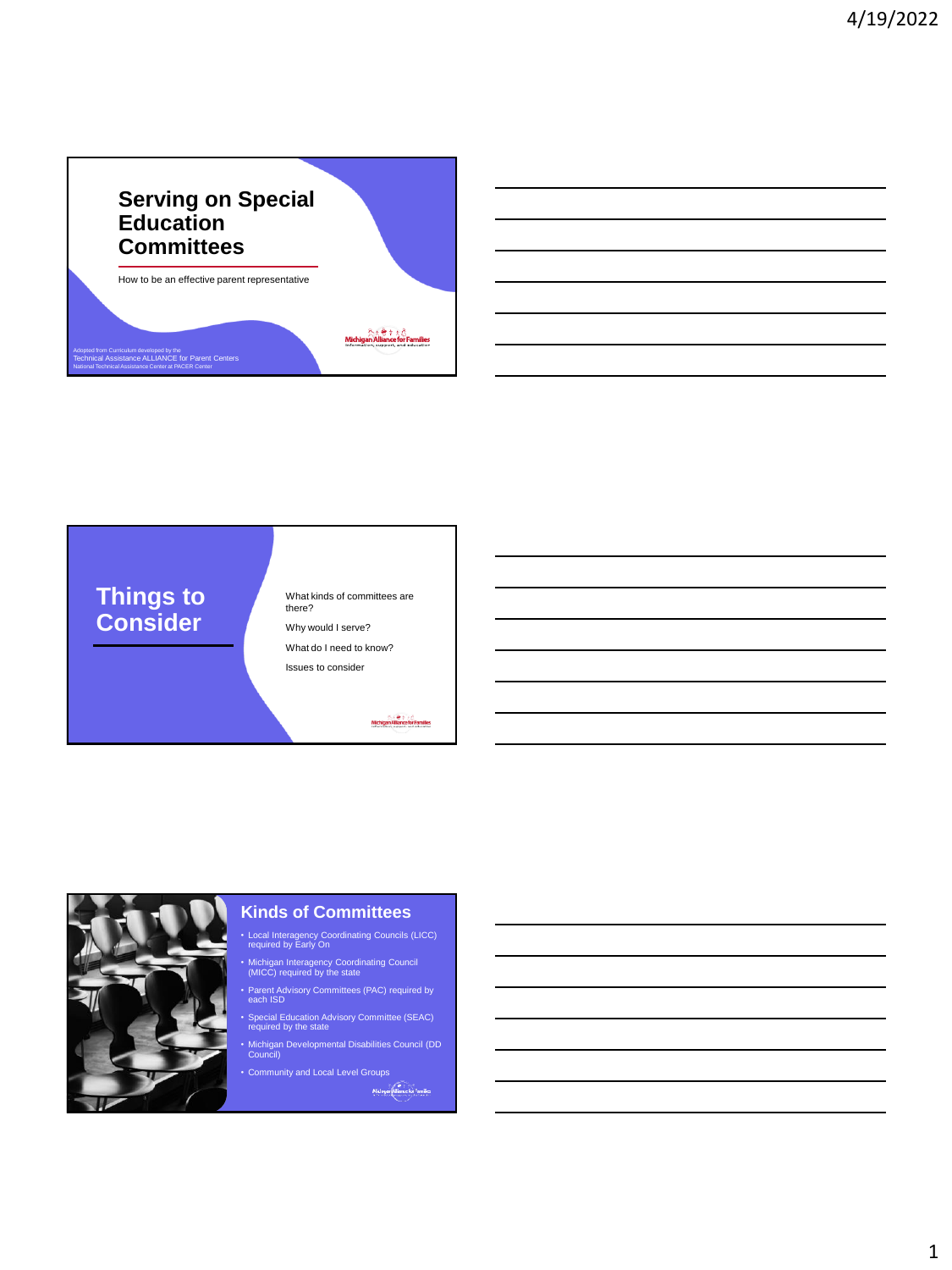## **Why might you want to be involved?**

- Increase parent involvement in your district
- Build support for special education
- Impact issues you care about
- Foster community understanding of special education
- Learn about resources

Research has shown that parent involvement helps improve student achievement.



## **As a Parent Committee Member**

- Share your experience as a parent
- Contribute to discussions about the needs of families in your local service area /district Willing to learn

Willing to share and contribute your ideas Willing to ask questions

 $\underbrace{\begin{array}{c} \text{Midhignive for families} \end{array}}$ 

Michigan Alliance for Families

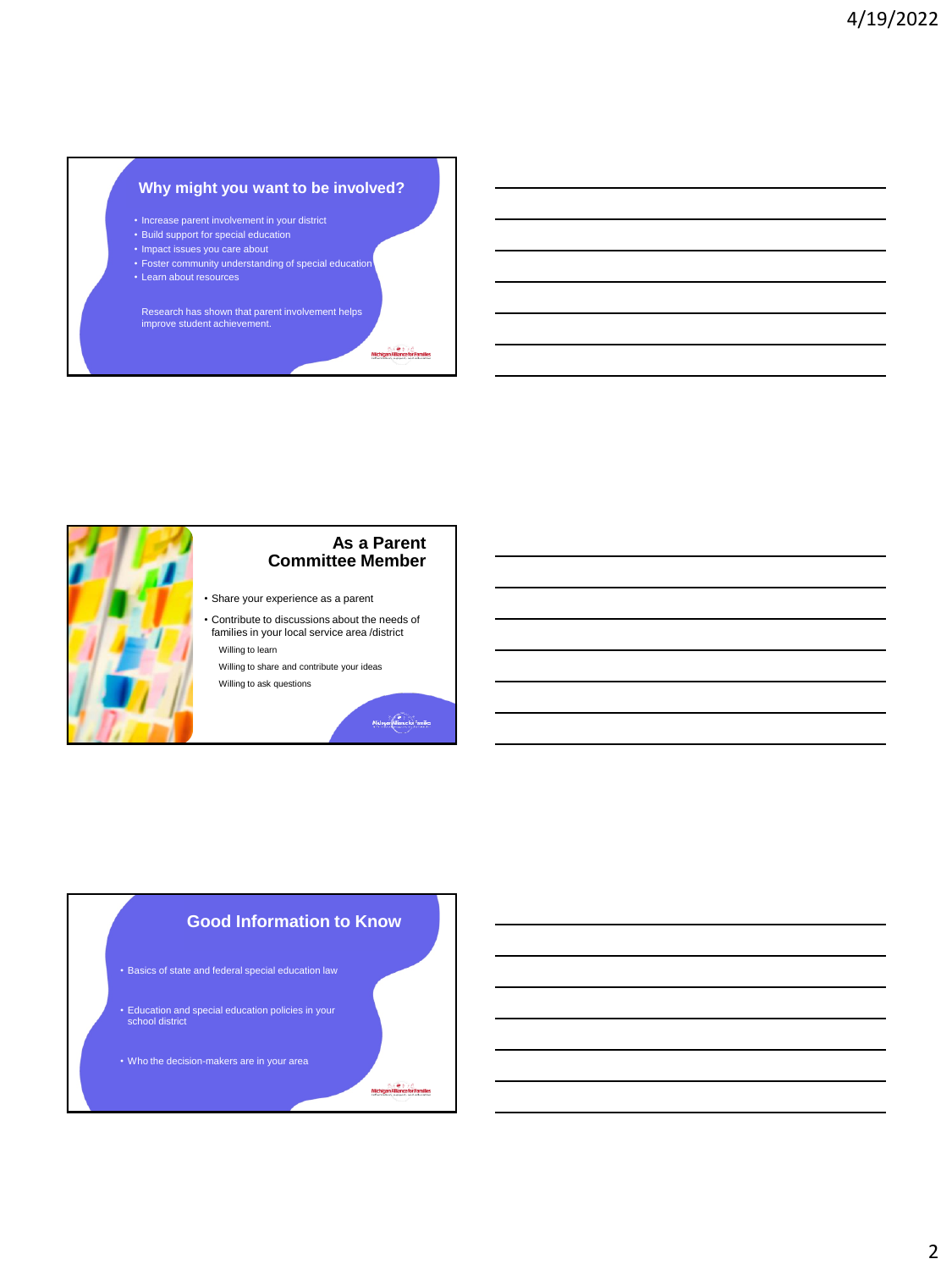

# **Gather Information: Group & Members**

#### **Group Information**

- Governing or Advisory?
- What is the defined purpose, mission, and vision?

#### **Membership**

- Appointed, elected, or volunteers?
- What is the process to join?
- What is the length of the term?

Michigan Miance for Families

#### **Gather Information: Operating Procedures**

- Formal or Informal?
- How are decisions made?
- Who coordinates meetings?
- Who leads the meetings?
- How do members add to the agenda?



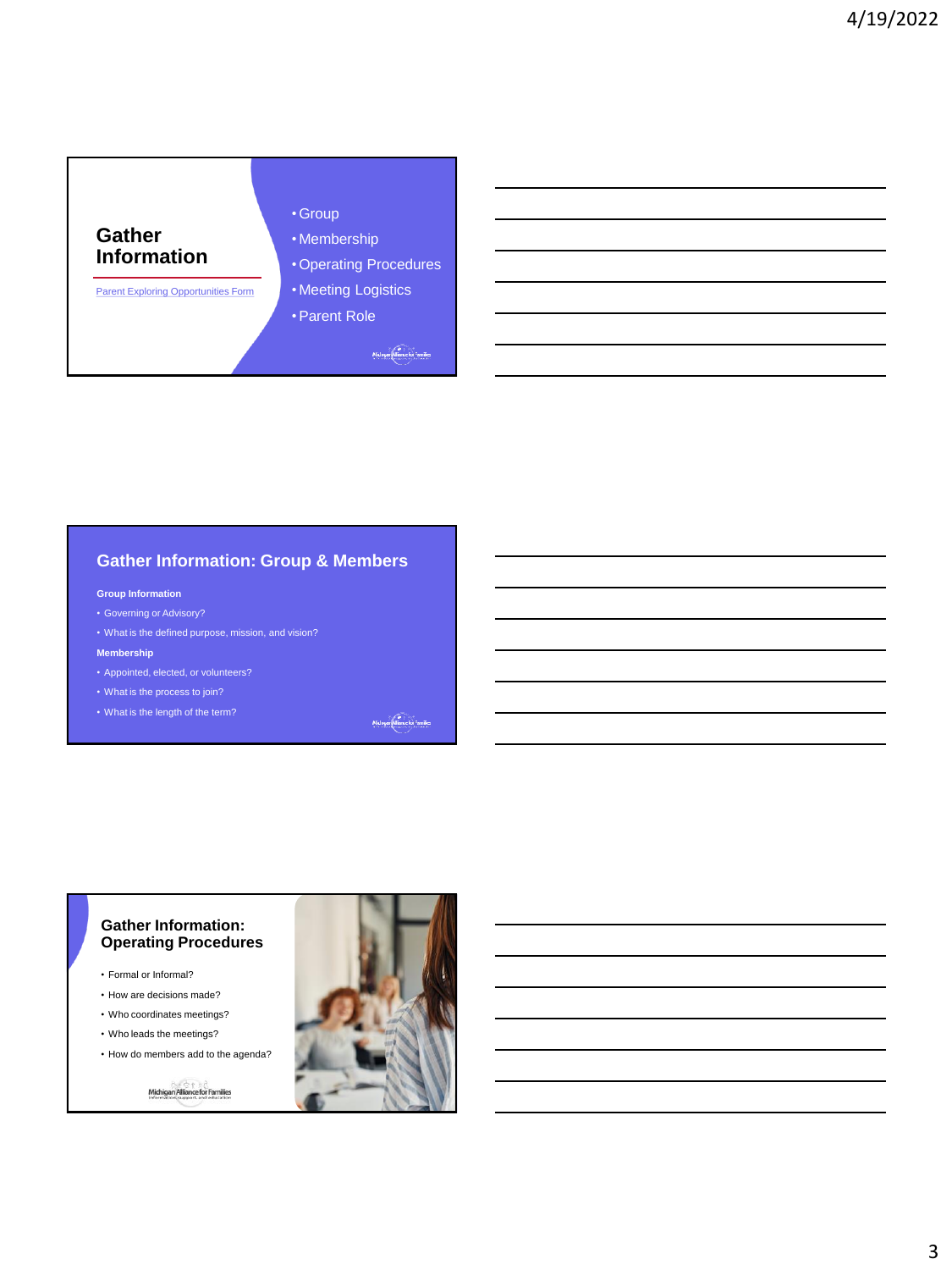

## **What might I do on the committee?**

- Help build cooperative relationships between general and special education
- Support the special education budget at school committee and school board meetings
- Identify and distribute information on promising practices
- Help other parents in the district understand special education
- Help educators understand the perspectives of parents of students who receive special education services
- Develop advocacy strategies for parent groups and the district • Recommend district improvements, based on local student evaluation data
- Serve as sounding board for parent and professional concerns

Michigan Miance for Families

# **Gather Information: Parent Role**

- Know your role
- request a job description, if available
- Consider your ability to fully participate when agreeing to join the committee
- Shift perspective to long-range, systems change issues for all children, not just one from "ME" to "WE"
- Read the agenda and be prepared to contribute to the discussion
- Review previous minutes and be prepared to discuss any questions or vote on approval
- Communicate: share your perspective and listen to others

Michigan Miserce for Families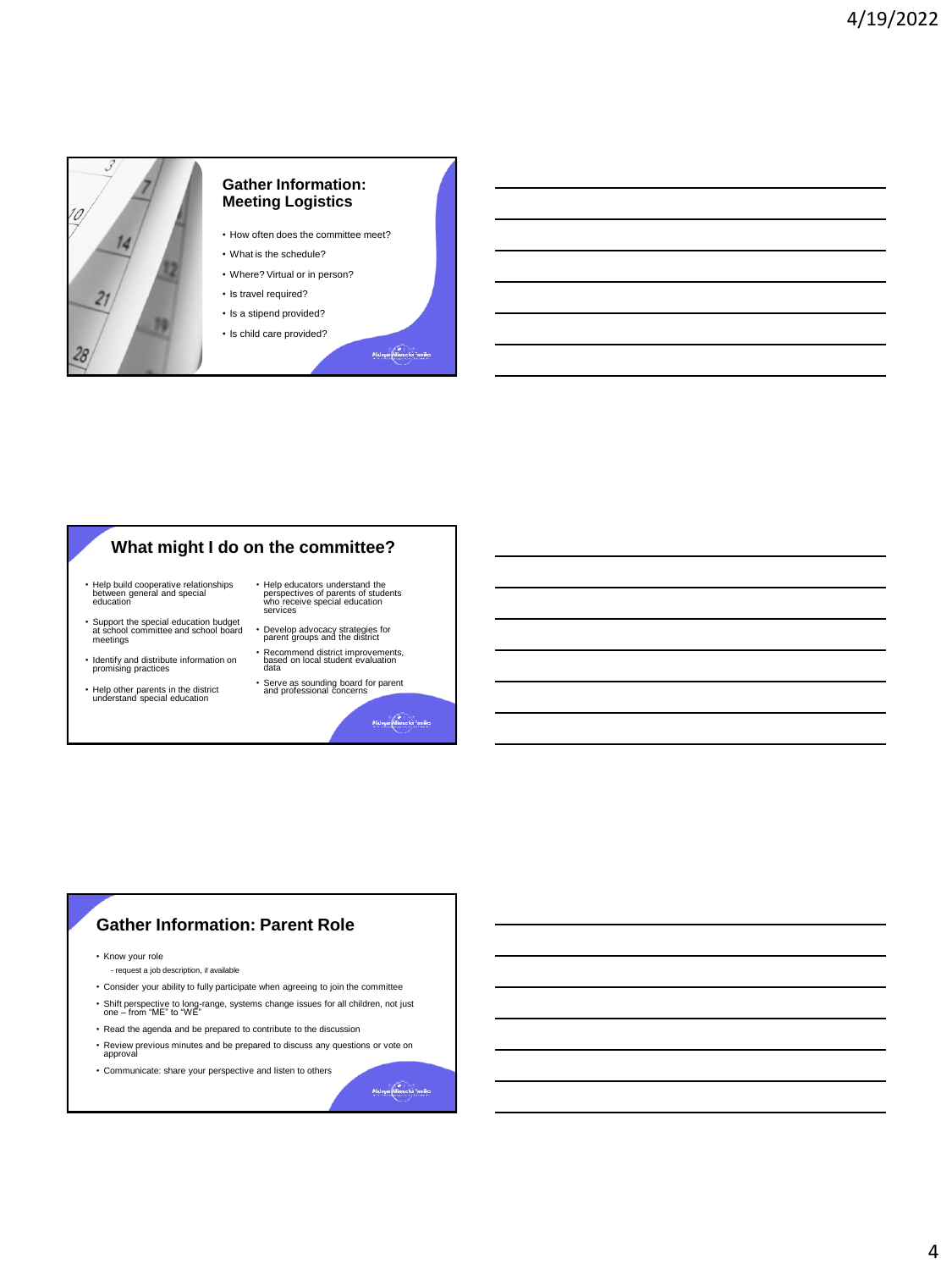

## **Issues to Consider: SPP APR Part C**

**State Performance Plan Annual Performance Report (SPP APR)**

Compare the current data with state averages and goals

Outcomes – Part C

Services in Natural Environments

Family Involvement

Child Find

Current outcomes for students with disabilities Graduation and Dropout Rates

Michigan Miance for Families

Michigan Minner for Families

## **Issues to Consider: SPP APR Part B**

**State Performance Plan Annual Performance Report (SPP APR)**

Compare the current data with state averages and goals

Outcomes – Part B

Number of students receiving special education supports and services

% of students who receive services in regular education settings

% of students who receive services in segregated settings Current outcomes for students with disabilities

Graduation and Dropout Rates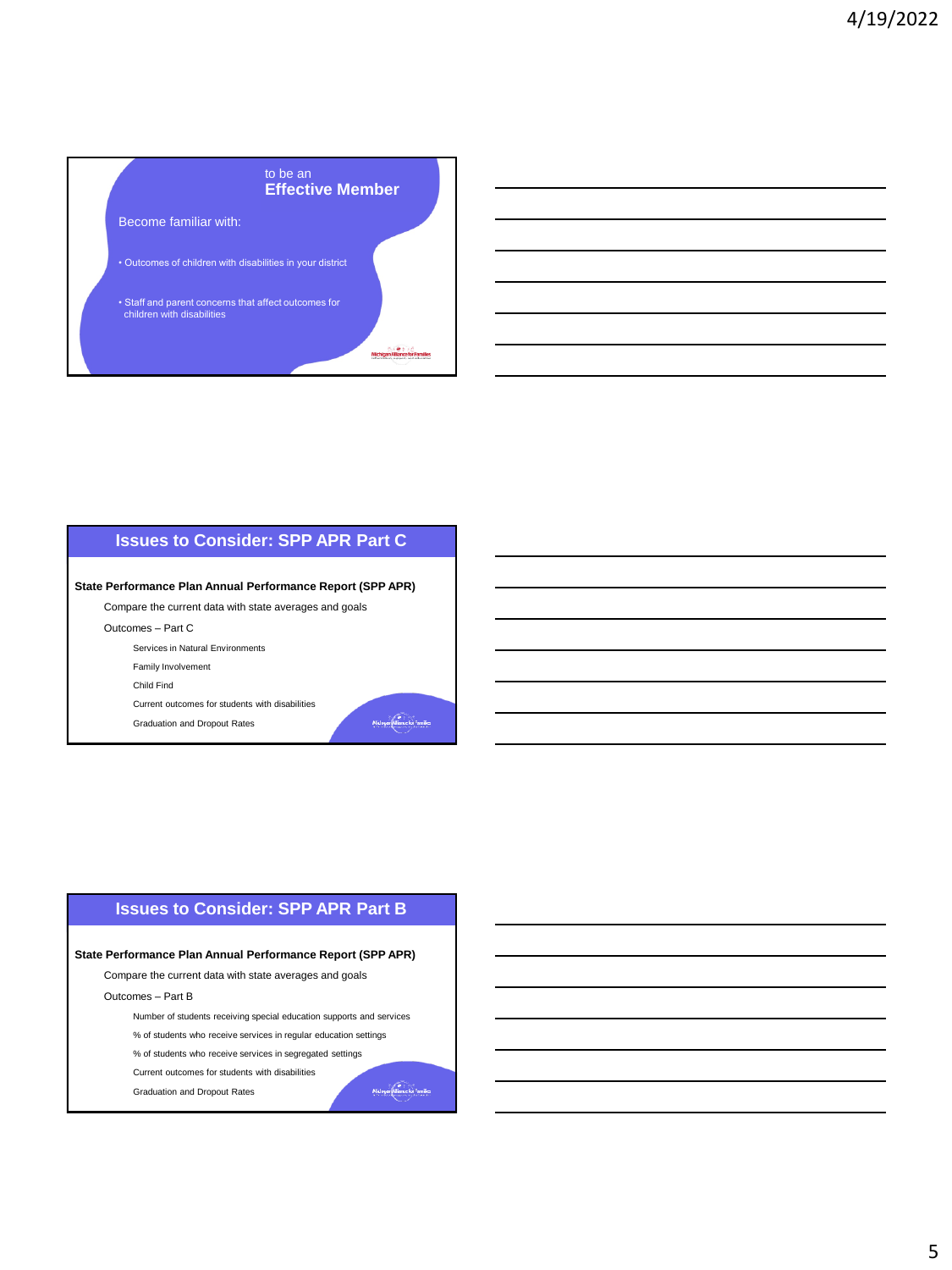

#### **Issues to Consider: Discipline**

Part B – Indicator #4

- Student suspension rates in your district (for students who do and do not have disabilities)
- Number of students placed in Interim Alternative Educational Settings (IAES)
- Major behavior concerns that result in IAES placement, and district planning to address the

Michigan Mismortor Families



## **Issues to Consider: Family Involvement** Part C – Indicator #4

Early intervention services have helped the family:

- Know their rights
- Effectively communicate their child's needs
- Help their child develop and learn

Michigan Misnice for Families

## **Issues to Consider: Local**

- What major issues your district faces, if any
- Whether the issues affect the education of students with disabilities
- How your committee can help resolve the issues



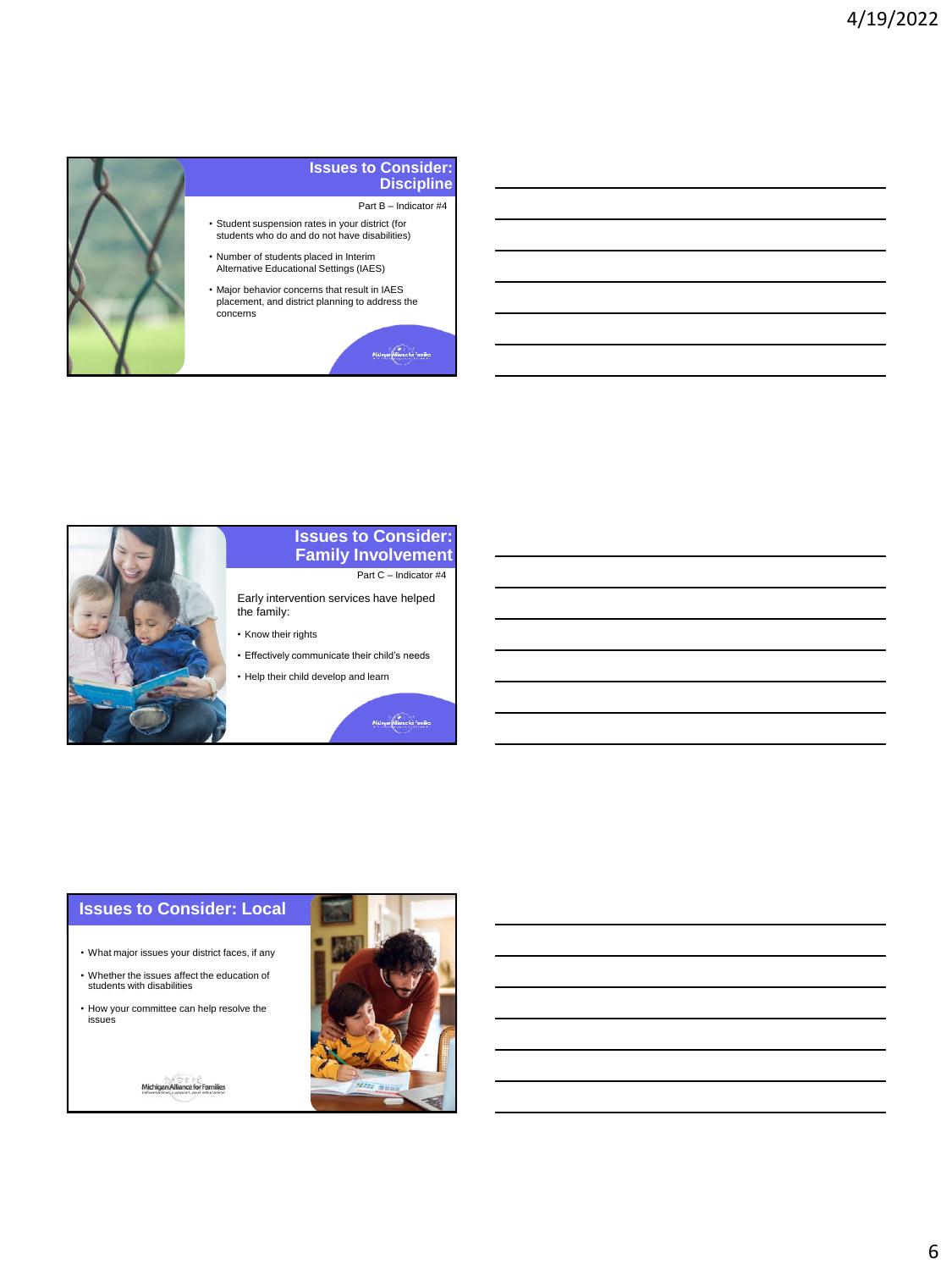#### How can I **Help Other Families?**

- Support high expectations for their child
- Model home-school collaboration and respect
- Share information with parents about whom to contact for district information or to have their rights explained

Michigan Alliance for Families

### **Positive Impact**

- Help the district / ISD / MDE to understand the need for parent-friendly materials
- Represent all parents of children with disabilities in your role on the committee
	- Learn about student needs
	- Encourage feedback from other families
- Ensure appropriate communication with families of children with disabilities

Michigan Miance for Families